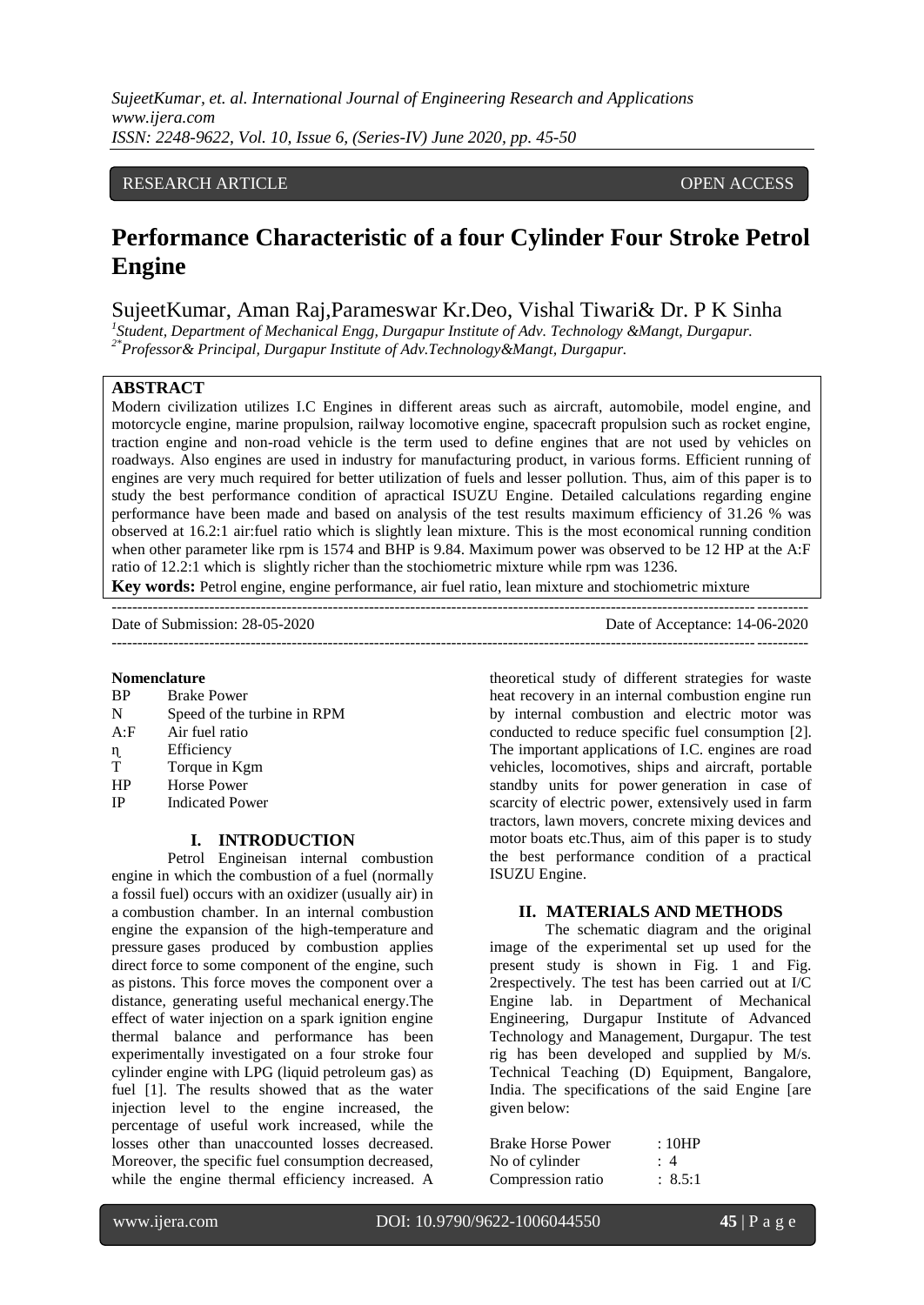| <b>Bore Diameter</b>                        | : 84mm          |
|---------------------------------------------|-----------------|
| Stroke length                               | : 82mm          |
| Types of cooling                            | : water cooling |
| Air drum orifice diameter $\therefore$ 24mm |                 |
| Speed                                       | $: 1500$ rpm    |
| Load arm                                    | : 320mm         |
| Maker                                       | : ISUZU         |

The test rig mainly consists of a digital temperature indicator to measure different temperatures sensed by thermocouples, a digital rpm indicator to measure the speed, a burette with

3- way manifold to measure the fuel consumption and a differential U tube manometer with suitable orifice to measure air intake.

The Engine and Hydraulic Dynamometer are mounted on a 3" M.S. Channel Frame and further mounted on anti-vibromounts. Panel board of the engine is used to fix the starter, ammeter (analogue to battery). Also panel board is used to fix burette with 3-way cock, digital temperature indicator with selector switch, digital rpm indicator and Utube manometer.



**Fig 1** Schematic diagram of the experimental test rig of Petrol Engine (ISUZU Engine)



**Fig2** Original image of ISUZU Engine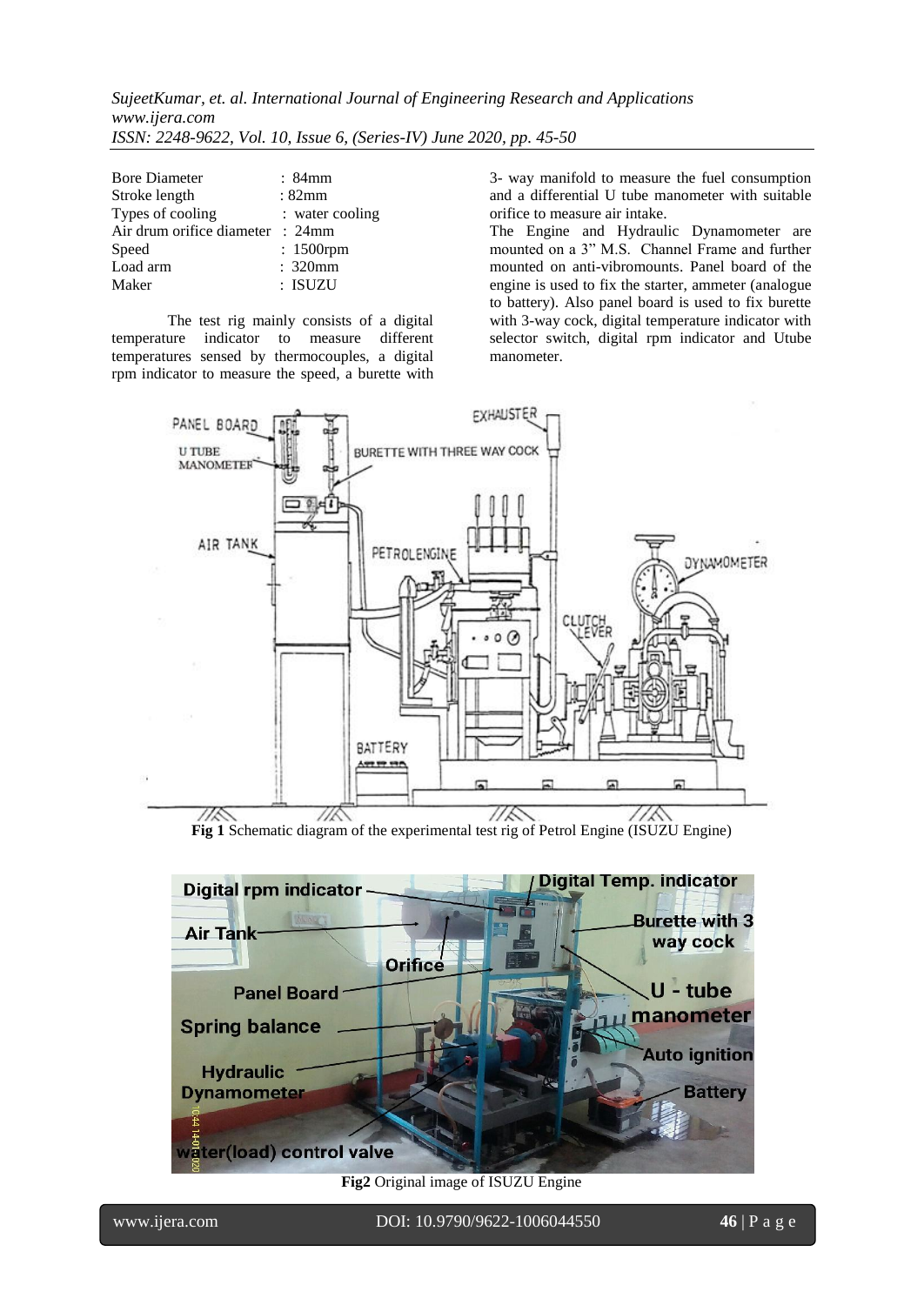# **III. ANALYSIS OF ENGINE PERFORMANCE**

The engine performance is indicated by the term efficiency η. The heat energy which is converted to power is called indicated power, IP it is utilized to drive the piston. The useful energy available at the shaft is called brake power BP. The fuel consumption characteristics of an engine are generally expressed in terms of specific consumption in kg of fuel per kilowatt-hour. It is an important parameter that reflects how good the engine performance is. The relationship between speed, power developed and specific fuel consumption determines the performance of an engine.

#### **3.1.1 Important Formulae Used Power and Mechanical Efficiency**

The power developed by an engine and measured at the output shaft is called the brake power (*BP*) and is given by,

$$
BP = \frac{2\pi NT}{60}
$$

# **Volumetric Efficiency**

It is defined as the ratio of the mass of air inducted into the engine cylinder during the suction stroke to the mass of the air corresponding to the swept volume of the engine at atmospheric pressure and temperature.

| Volumetric |  | $(n_v)$                                                                |  |
|------------|--|------------------------------------------------------------------------|--|
|            |  | Mass of charge actually sucked in                                      |  |
|            |  | Mass of charge corresponding to the cylinder intake P and T conditions |  |

# **Fuel-Air Ratio (***F***/***A***)**

Fuel-air ratio of the mixture affects the combustion phenomenon in that it determines the flame propagation velocity, the heat release in the combustion chamber, the maximum temperature and the completeness of combustion.

## **Specific Fuel Consumption**

Specific fuel consumption is defined as the amount of fuel consumed for each unit of power developed per hour. It is a clear indication of the efficiency withwhich the engine develops power from fuel. Specific fuel consumption (*sfc*)  $=\frac{Fuel \; consumption}{P}$  per unit time

Power

| vation<br>$\sigma$<br>$\tilde{\mathbf{z}}$<br>obser | RPM  | Manometric<br>Head(mm) | Tabic1.Expc1inichtarang_caicmated_uata<br>thrust<br>$\mathbf{Kg}$<br>Water | BHP   | fuel<br>$\mathbf{0} \mathbf{f}$<br>$\mathbf{Kg}$<br>Mass | $\mathbf{l}_{Bth}$ | ${\bf v} {\bf o} {\bf l} {\bf m}^3$<br>Ĕ<br>Actual | $\mathbf{F}$<br>$\overline{\mathbf{e}}$<br>희<br>Swept | $\mathbf{I}_{\boldsymbol{\mathrm{bol}}}(\%)$ | A:F   |
|-----------------------------------------------------|------|------------------------|----------------------------------------------------------------------------|-------|----------------------------------------------------------|--------------------|----------------------------------------------------|-------------------------------------------------------|----------------------------------------------|-------|
|                                                     | 690  | 35                     | 6.5                                                                        | 2     | 1.4                                                      | 8.83               | 24.35                                              | 37.61                                                 | 64.74                                        | 21.03 |
| $\overline{2}$                                      | 930  | 42                     | 8.5                                                                        | 3.53  | 1.6                                                      | 13.05              | 26.67                                              | 50.69                                                 | 52.62                                        | 19.32 |
| 3                                                   | 1170 | 40                     | 15                                                                         | 7.84  | 3.2                                                      | 14.63              | 26.03                                              | 63.77                                                 | 40.81                                        | 9.52  |
| $\overline{4}$                                      | 1574 | 40                     | 14                                                                         | 9.84  | 1.9                                                      | 31.26              | 26.03                                              | 85.79                                                 | 30.34                                        | 16.2  |
| 5                                                   | 1236 | 55                     | 21.5                                                                       | 11.87 | 2.9                                                      | 24.24              | 67.37                                              | 67.37                                                 | 45.3                                         | 12.21 |

## **Table1:Experimentaland calculated data**

Table-1 exhibits the experimental data and calculated performance data.

# **IV. RESULTS AND DISCUSSIONS**

Experimental results obtained on five different loads in form of water thrust of the Petrolengine are discussed in the following paragraphs:

## **4.1.1 Variation of efficiency with variation of air fuel ratio**

The Fig 3 describes the variation of efficiency $(\eta)$  with the variation of air fuel ratio(A:

F). Initially efficiency increases linearly as the A:F ratio increases and maximum efficiency of 31.26 % was observed at 16.2:1 (A:F) which is slightly lean mixture. This Air : Fuel ratio (16.2:1) is very important from point of fuel economy and also, less pollution. Complete combustion of fuel is possible at this air fuel ratio when other parameter like rpm is 1574 and BHP is 9.84.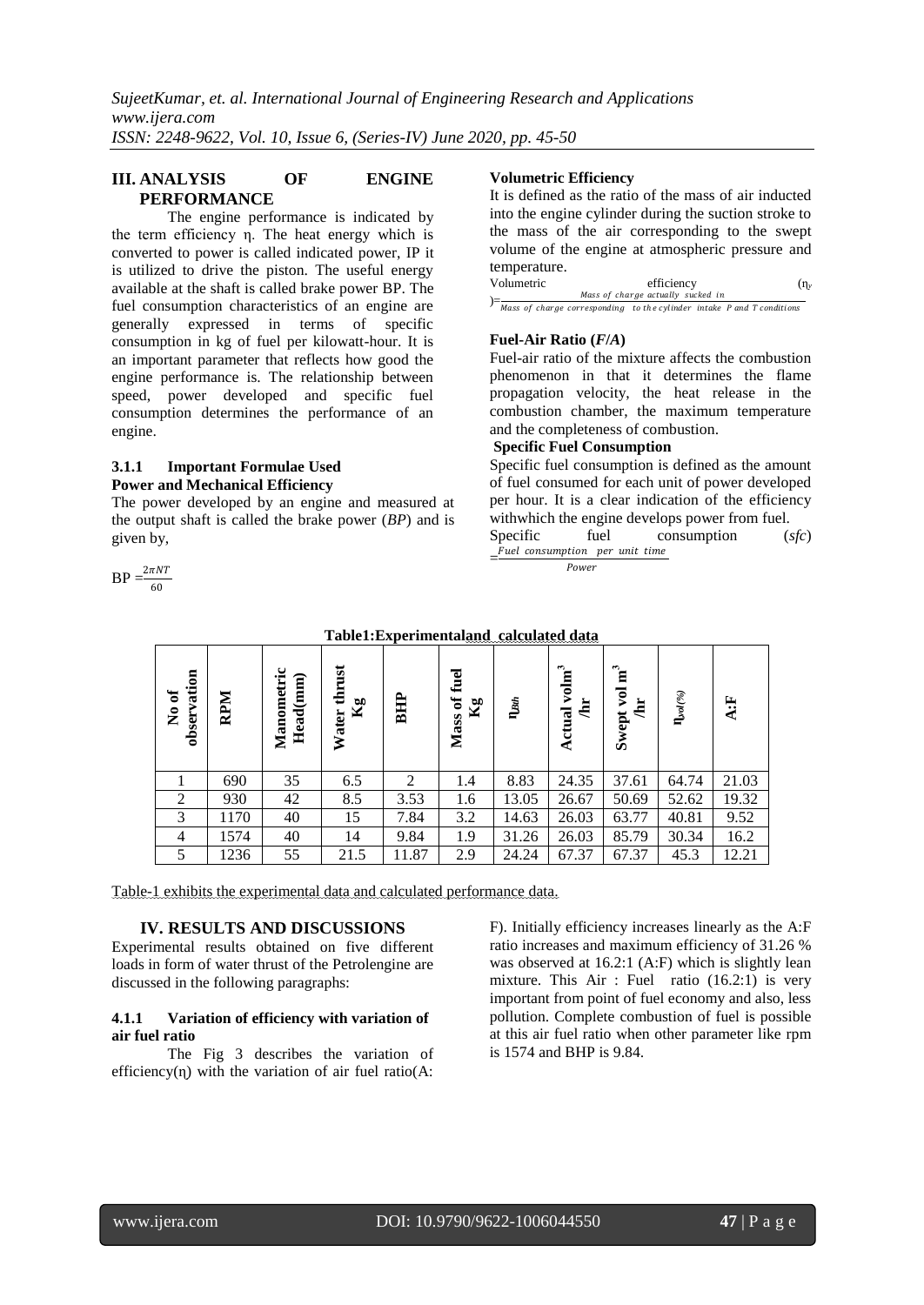

**Fig 3** Variation of efficiency $(n)$  with the variation of air fuel ratio

**4.1.2Variation of power output with variation of air fuel ratio** :



**Fig 4** Variation of power output (HP) with the variation of air fuel ratio(A:F)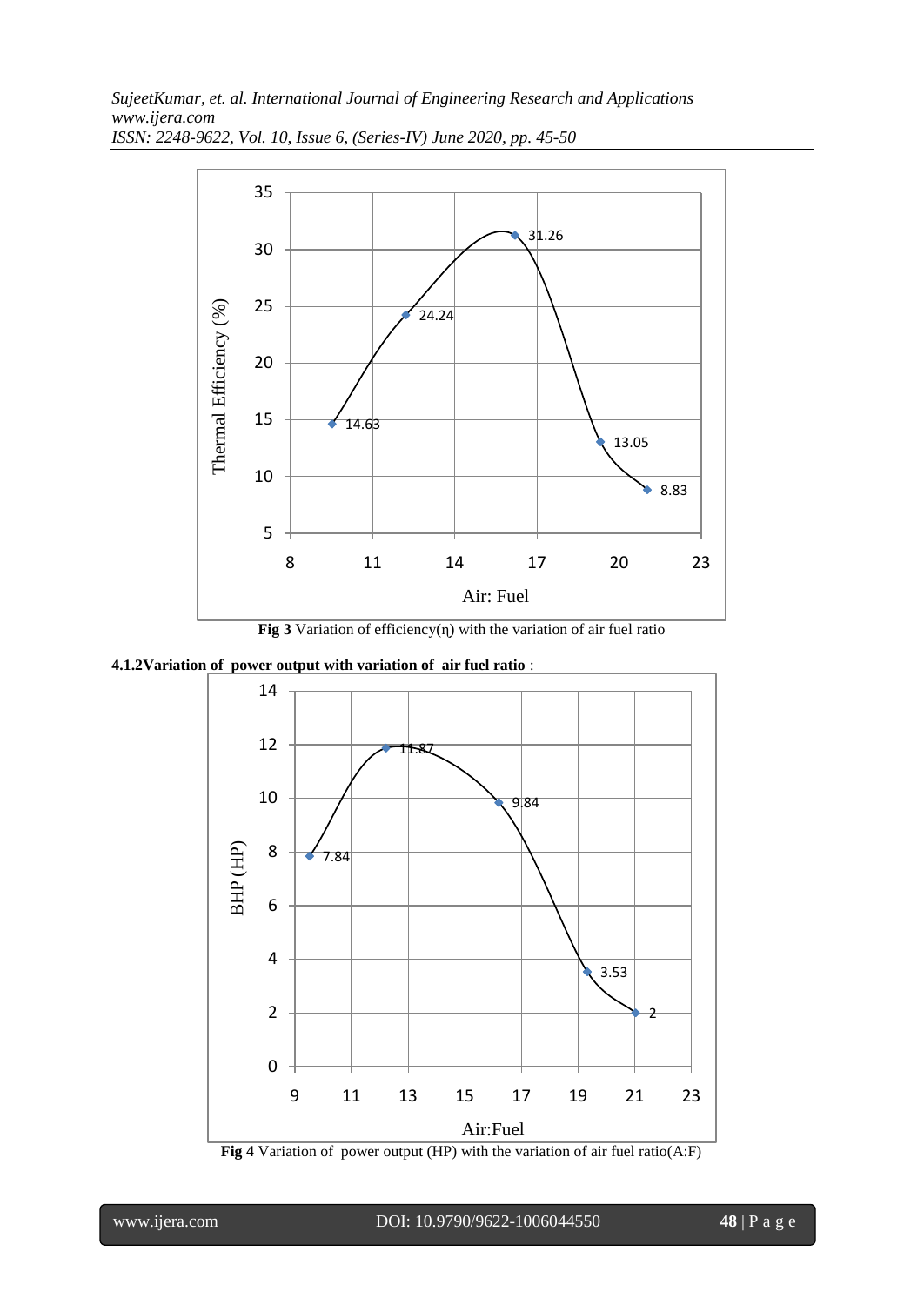The Fig 4 describes the variation of power output(HP) with the variation of air fuel ratio(A:F). The A:F ratio at which an engine operates has a considerable influence on its power output. Initially when A:F mixture is rich i.e. Air is less compared to stoichiometric Air:Fuel ratio very less oxygen is available for

sufficient combustion and hence, engine produces less power. After that power output increases with increases in A:F ratio due to availability of more oxygen for burning. Maximum power was observed to be 12 HP at the A:F ratio 12.2:1 which is slightly richer than the stochiometric mixture.The oxygen available in the limited air inside the cylinder is fully utilized for combustion. Dissociation is less as CO is already present in the product of combustion and thereby, power is highest at rich mixture.Therefore to get maximum power from the engine it should be run at 12:1 A:F ratio.

**4.1.3 Variation of volumetric efficiency with variation of Power output** 



**Fig 5** Volumetric efficiency versus power

Volumetric efficiency is a very important parameter for longevity and overall health of the engine. It also indicates the breathing ability of the engine. Here volumetric efficiency is maximum at brake power of 2 HP when rpm of engine is very low due to the fact that number of opening and closing of vlaves per unit time is less and hence, time involved in opening and closing is less. Operation of valves need some time to fully open the inlet. With increase in speed, the cycle time

decreases and within the short span opening of valves are disturbed and cylinders are not fully filled with outside air and thereby, volumetric efficiency decreases. Moreover, at higher speed throttle valve of carburetor is fully open and hence at maximum power of 12 HP more air enter due to inertia of velocity and volumetric efficiency is medium (45 %). Therefore to get longevity of engine running at lower power is necessary and at urgency, maximum power is suitable.